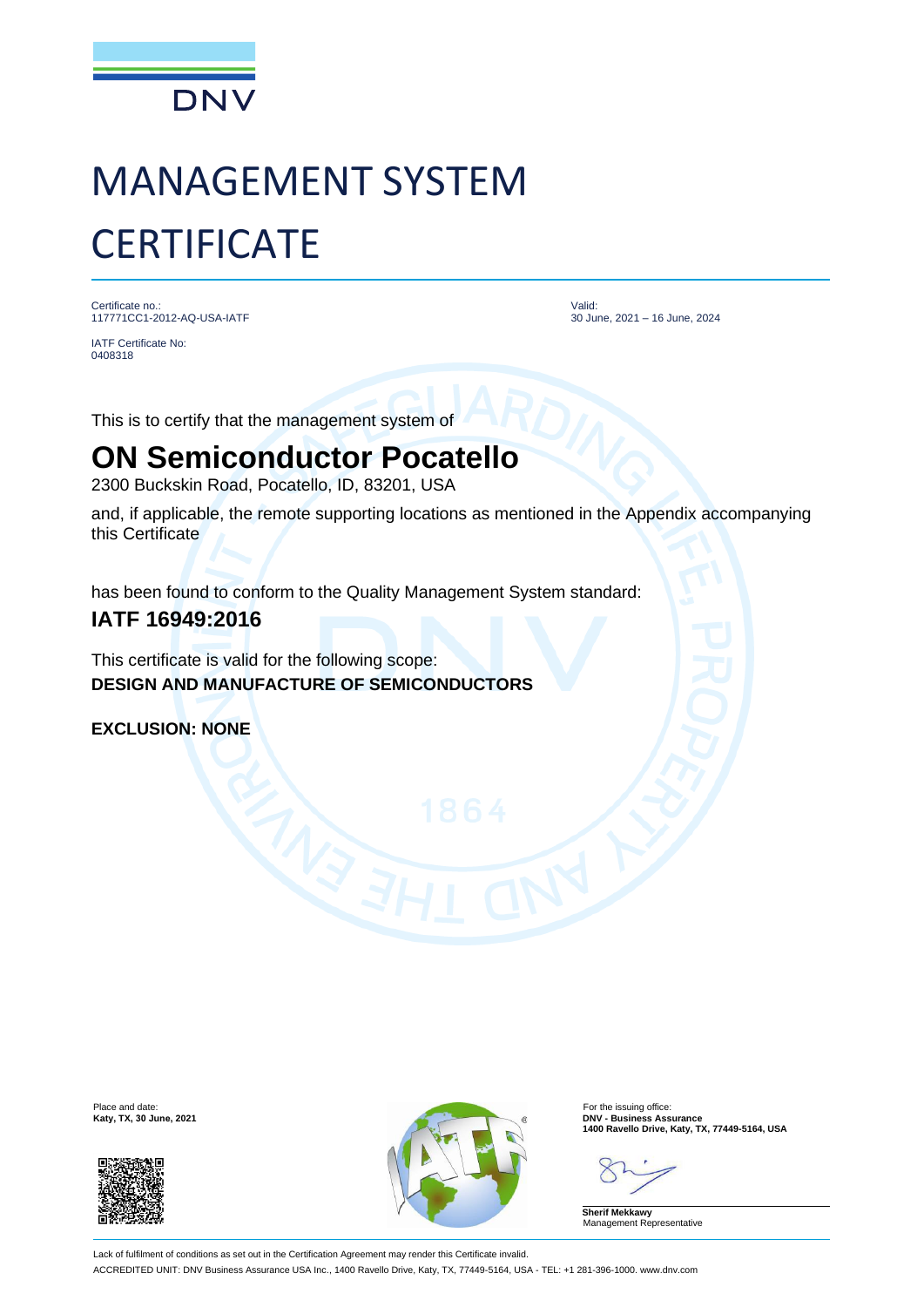

IATF Certificate No: 0408318 Place and date: Katy, TX, 30 June, 2021

## **Appendix to Certificate**

#### **ON Semiconductor Pocatello**

Remote Support Locations included in the certification are as follows:

| <b>Site Name</b>                                  | <b>Site Address</b>                                                                                                                                                   | <b>RSL Activities</b>                                                                                                                                                                                                           | <b>Certification</b><br>Body |
|---------------------------------------------------|-----------------------------------------------------------------------------------------------------------------------------------------------------------------------|---------------------------------------------------------------------------------------------------------------------------------------------------------------------------------------------------------------------------------|------------------------------|
| <b>ON Semiconductor Corporate</b><br>Headquarters | 5005 East McDowell Road.<br>Phoenix, AZ, 85008, USA                                                                                                                   | Purchasing, Supplier Management,<br>Customer Service, Logistics, Sales,<br>Management Review, Policy<br>Making, Strategic Planning,<br><b>Contract Review, Quality System</b><br>Management, Warranty<br>Management, Laboratory |                              |
| <b>ON Semiconductor Beijing</b>                   | Room516,5/F, Block A, Innovation<br>Plaza, Tsinghua Science<br>Park, Haidian District, Beijing,<br>China, 10084                                                       | Sales                                                                                                                                                                                                                           |                              |
| ON Semiconductor Bengaluru                        | Prestige Saleh Ahmed, 01-06<br>Floor, #105 Infantry Road,<br>Bengaluru-65001, India                                                                                   | Sales                                                                                                                                                                                                                           |                              |
| <b>ON Semiconductor Bundang</b>                   | 7th & 9th Floors, Hunus Bldg., 93<br>Baekhyeon-ro, Bundang-gu,<br>Seongnam-si, Gyeonggi-do, Seoul,<br>13595, Korea                                                    | <b>Customer Service, Sales</b>                                                                                                                                                                                                  |                              |
| <b>ON Semiconductor Kokomo</b>                    | 2529 Commerce Drive, Suite B,<br>Kokomo, IN, 46902, USA                                                                                                               | Sales                                                                                                                                                                                                                           |                              |
| ON Semiconductor Kuala Lumpur                     | Lot 1.02, Level One, KPMG Tower<br>No.#8, First Avenue, 47800, Bandar<br>Utama, Petaling Jaya, Kuala<br>Lumpur, 47800 Malaysia                                        | <b>Information System</b>                                                                                                                                                                                                       |                              |
| <b>ON Semiconductor Livonia</b>                   | 19500 Victor Parkway, Suite 375,<br>Livonia, MI, 48152, USA                                                                                                           | <b>Sales</b>                                                                                                                                                                                                                    |                              |
| <b>ON Semiconductor Munich</b>                    | Einsteinring 28, 85609 Aschheim,<br>Munich, Germany                                                                                                                   | Sales                                                                                                                                                                                                                           |                              |
| ON Semiconductor Nagoya                           | 8F Nagoya daiichi Bldg, 1-19-24<br>Nishiki, Naka-Ku, Nagoya-City,<br>Aichi, 460-0003 Japan                                                                            | <b>Sales</b>                                                                                                                                                                                                                    |                              |
| <b>ON Semiconductor Osaka</b>                     | 5F Dojima Avanza, 1 Chrome-6-20<br>Dojima, Kita-ku, Osaka, 530-0003<br>Japan                                                                                          | <b>Sales</b>                                                                                                                                                                                                                    |                              |
| <b>ON Semiconductor Piestany</b>                  | Vrbovska cesta 2617/102, 921 01<br>Piestany, Slovak Republic                                                                                                          | <b>Customer Service, Information</b><br>Technologies                                                                                                                                                                            |                              |
| <b>ON Semiconductor Roznov -</b><br>Design        | 1. maje 2594, 75661 Roznov pod<br>Radhostem, Czech Republic                                                                                                           | <b>Information Technologies</b>                                                                                                                                                                                                 |                              |
| ON Semiconductor Shanghai - Bi<br>Bo Road         | Unit 202A, Building 8, Micro-<br>Electronics Port 690 Bi Bo Road.<br>Zhangjiang Hi-Tech Park, P.R<br>China 201203                                                     | Sales                                                                                                                                                                                                                           |                              |
| ON Semiconductor Shenzhen -<br>Shennan Avenue     | 9th&10th Floor, Tower 1, News<br>Building 1002 Shennan Middle<br>Avenue, Tong Xin Ling Community<br>Hua Qiang Bei Subdistrict, Fu Tian<br>District Shenzhen P.R China | <b>Customer Service, Sales</b>                                                                                                                                                                                                  |                              |

Lack of fulfilment of conditions as set out in the Certification Agreement may render this Certificate invalid.

ACCREDITED UNIT: DNV Business Assurance USA Inc., 1400 Ravello Drive, Katy, TX, 77449-5164, USA - TEL: +1 281-396-1000. www.dnv.com